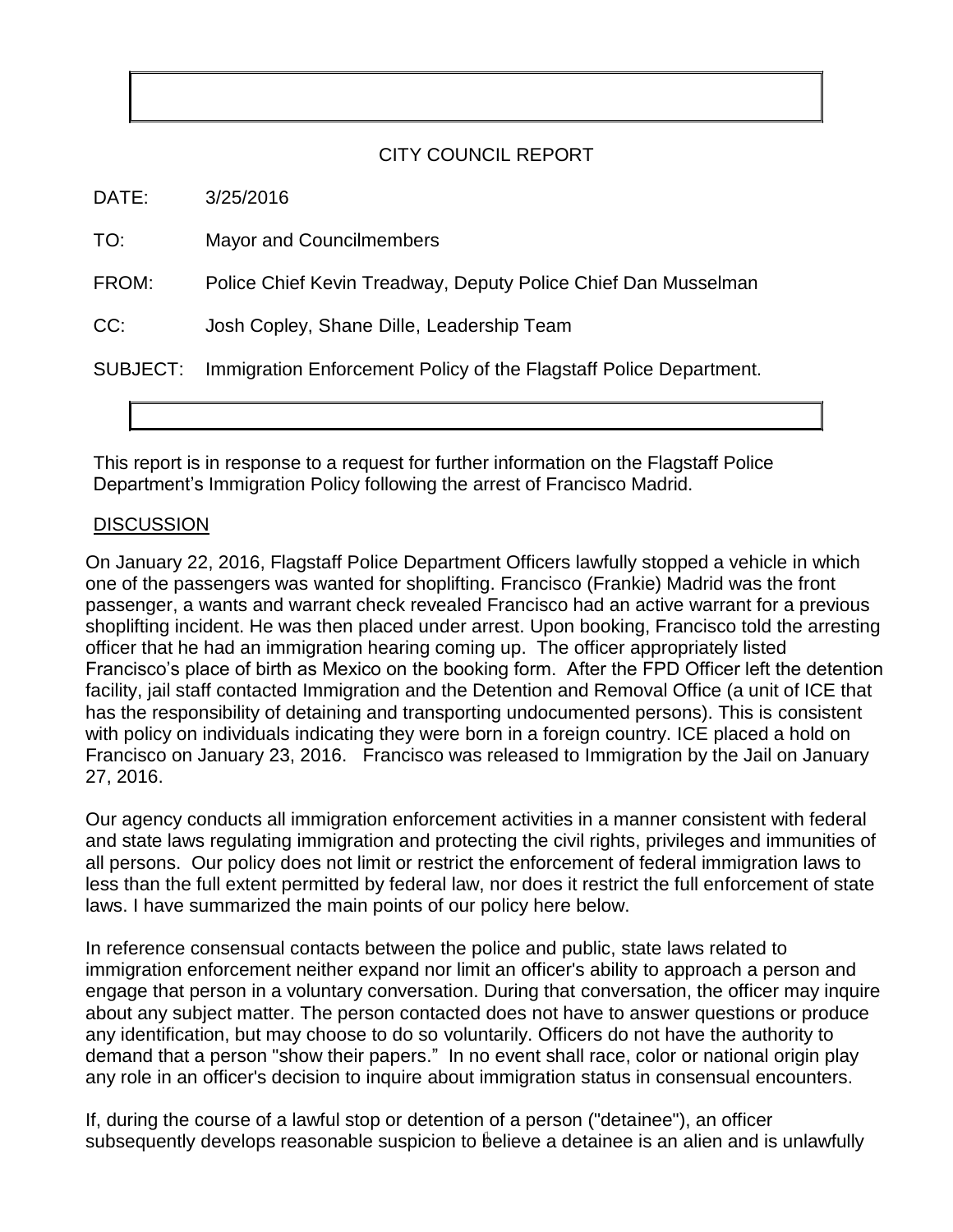present in the U.S., the officer must make a reasonable attempt to determine the immigration status of the detainee with ICE/CBP. There are two exceptions to this requirement:

(a) When it is not practicable (due to work load, criticality of incident, available personnel on scene, etc..)

(b) When the determination may hinder or obstruct an investigation (in light of the need for suspect, victim and witness cooperation in an investigation).

In establishing whether there is reasonable suspicion to believe a person is an alien and unlawfully present in the U.S., an officer shall not consider the detainee's race, color or national origin, except to the extent that an officer may ask about a person's citizenship. If the detainee presents one of the following types of identification, it is presumed that the detainee is lawfully present in the U.S. and no further investigation into the person's status is necessary, unless there are additional facts that cast doubt on the person's lawful presence:

(a) A valid Arizona driver license,

(b) A valid Arizona non-operating identification license,

(c) A valid tribal enrollment card or other form of tribal identification, or

(d) If the entity requires proof of legal presence in the U.S. before issuance, any valid U.S. federal, state or local government issued identification.

In regards to arrests, officers are required to verify the immigration status of all arrestees unless it can be verified through one of the forms of presumptive identification as outlined above. As required by Arizona law, all persons who are to be booked into jail shall be asked about their country of citizenship, with the answer/ s documented in the departmental report:

- 1. What is your country of citizenship?
- 2. Where were you born?

If the answer is other than the United States, officers will ask the arrested person if they have dual United States citizenship. Additionally, the following questions should be asked, but only after Miranda warnings have been given (if a juvenile, use appropriate Miranda warnings) and a waiver obtained.

- 1. Are you in the United States legally?
- 2. Do you have any registration documents or other proof of lawful presence?

For clarification, I wanted to provide a few notes/reminders regarding the SB1070 immigration policy of the Flagstaff Police Department:

- 1.) Because this is a law, the Flagstaff Police Department is required to enforce this law.
- 2.) This law applies to all contacts (including traffic stops, investigative detentions, etc.).
- 3.) Officers who establish "reasonable suspicion" to believe an individual is not in this country legally, are **required** to contact ICE. This is done through a phone call generally placed by dispatch. There is no local ICE deportation office, so ICE does not respond to the officer's location. Officers will not detain individuals any longer than necessary to complete the original contact, (ie: we will not detain them awaiting a response for ICE). There are two exceptions to the requirement to conduct an immigration inquiry when officers develop reasonable suspicion-a.) If the officer can articulate that the immigration investigation "is not practicable", or b.) if the immigration investigation may hinder or obstruct another investigation.